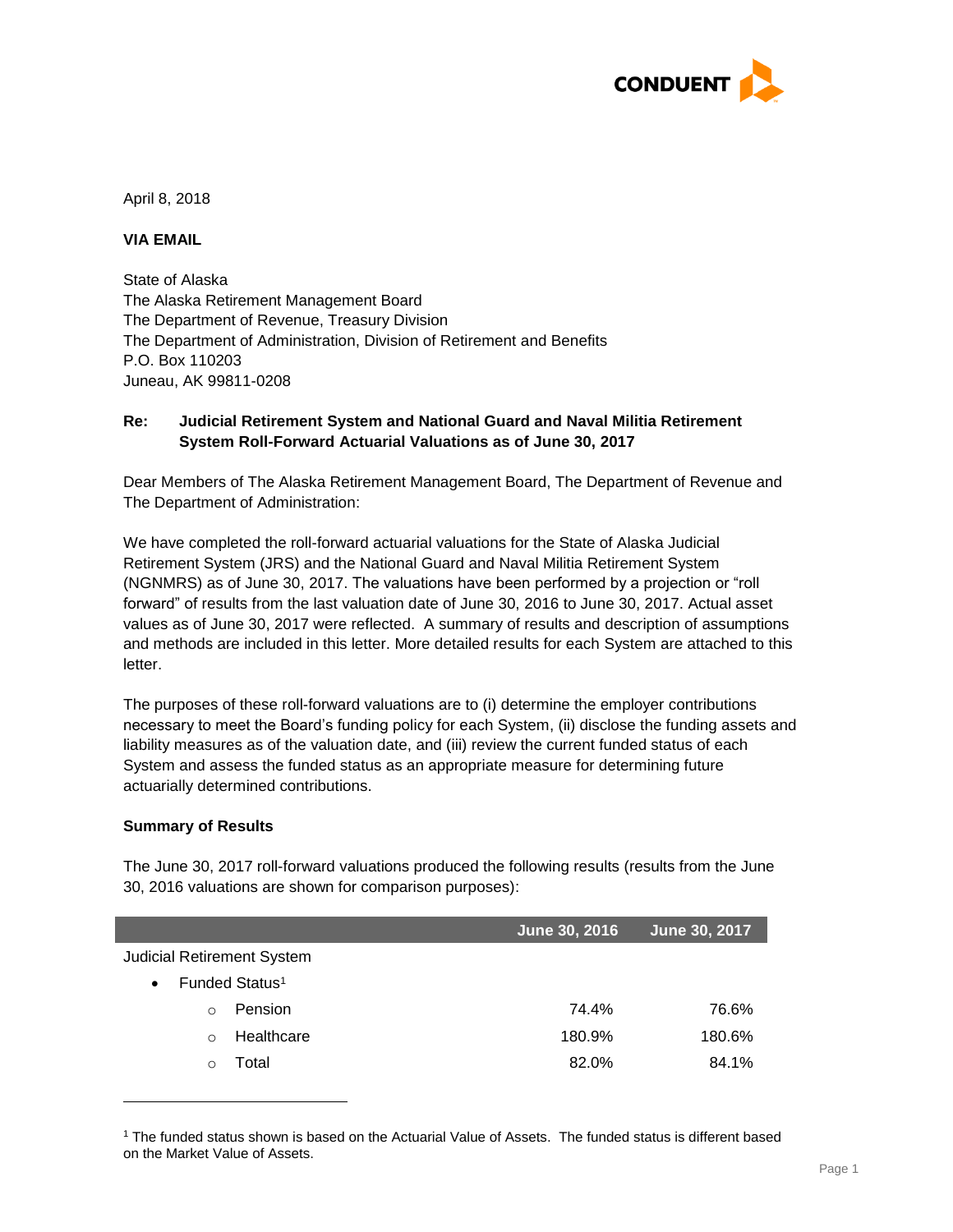

|                                                         | June 30, 2016 | June 30, 2017 |
|---------------------------------------------------------|---------------|---------------|
| Employer Contribution Rates <sup>2</sup><br>$\bullet$   |               |               |
| Pension<br>$\Omega$                                     | 70.59%        | 70.10%        |
| Healthcare<br>$\Omega$                                  | 4.47%         | 4.32%         |
| Total<br>$\Omega$                                       | 75.06%        | 74.42%        |
| National Guard and Naval Militia Retirement System      |               |               |
| Funded Status <sup>3</sup>                              | 123.3%        | 122.0%        |
| Recommended Contribution, not less than 04<br>$\bullet$ | \$<br>0       | S<br>0        |

#### **Actuarial Assumptions and Methods**

l

In lieu of collecting new participant data as of June 30, 2017 and performing a full actuarial valuation, it is an acceptable practice to project or "roll forward" results from the June 30, 2016 valuation date to June 30, 2017 by assuming the actuarial assumptions during the year are exactly realized. All data, actuarial assumptions, methods and plan provisions are the same as those shown in the June 30, 2016 valuation reports dated July 11, 2017 (JRS) and July 10, 2017 (NGNMRS)<sup>5</sup>. These assumptions include a valuation interest rate of 8.00% for JRS and 7.00% for NGNMRS, and payroll growth for JRS of 3.62%.

The actuarial value of assets was calculated as of June 30, 2017 using actual assets and cash flows during FY17. Investment gains and losses are recognized at a rate of 20% per year.

The sources of actuarial gains/(losses) for FY17 are as follows:

|                                        | <b>JRS</b>    |   | <b>NGNMRS</b> |
|----------------------------------------|---------------|---|---------------|
| Asset gain/(loss)                      | \$<br>381,547 |   | (585, 581)    |
| Healthcare benefit payment gain/(loss) | (142, 472)    |   | N/A           |
| Contribution gain/(loss)               | 1,484,574     |   | 896,734       |
| Administrative expense gain/(loss)     | N/A           |   | (8,382)       |
| Total gain/(loss)                      | 1,723,650     | S | 302,771       |

 $2$  The June 30, 2016 valuation determined the contribution rates for FY19. The June 30, 2017 valuation determines the contribution rates for FY20. Total contribution rates are not less than the Normal Cost rate. <sup>3</sup> The funded status shown is based on the Actuarial Value of Assets. The funded status is different based on the Market Value of Assets.

<sup>4</sup> The June 30, 2016 valuation determined the recommended contribution for FY19. The June 30, 2017 valuation determines the recommended contribution for FY20.

<sup>5</sup> The administrative expense assumption for NGNMRS is the average of the actual administrative expenses paid in the prior two years, rounded to the nearest \$1,000. For the June 30, 2016 valuation, the expense load was \$241,000. For the June 30, 2017 valuation, the expense load is \$250,000.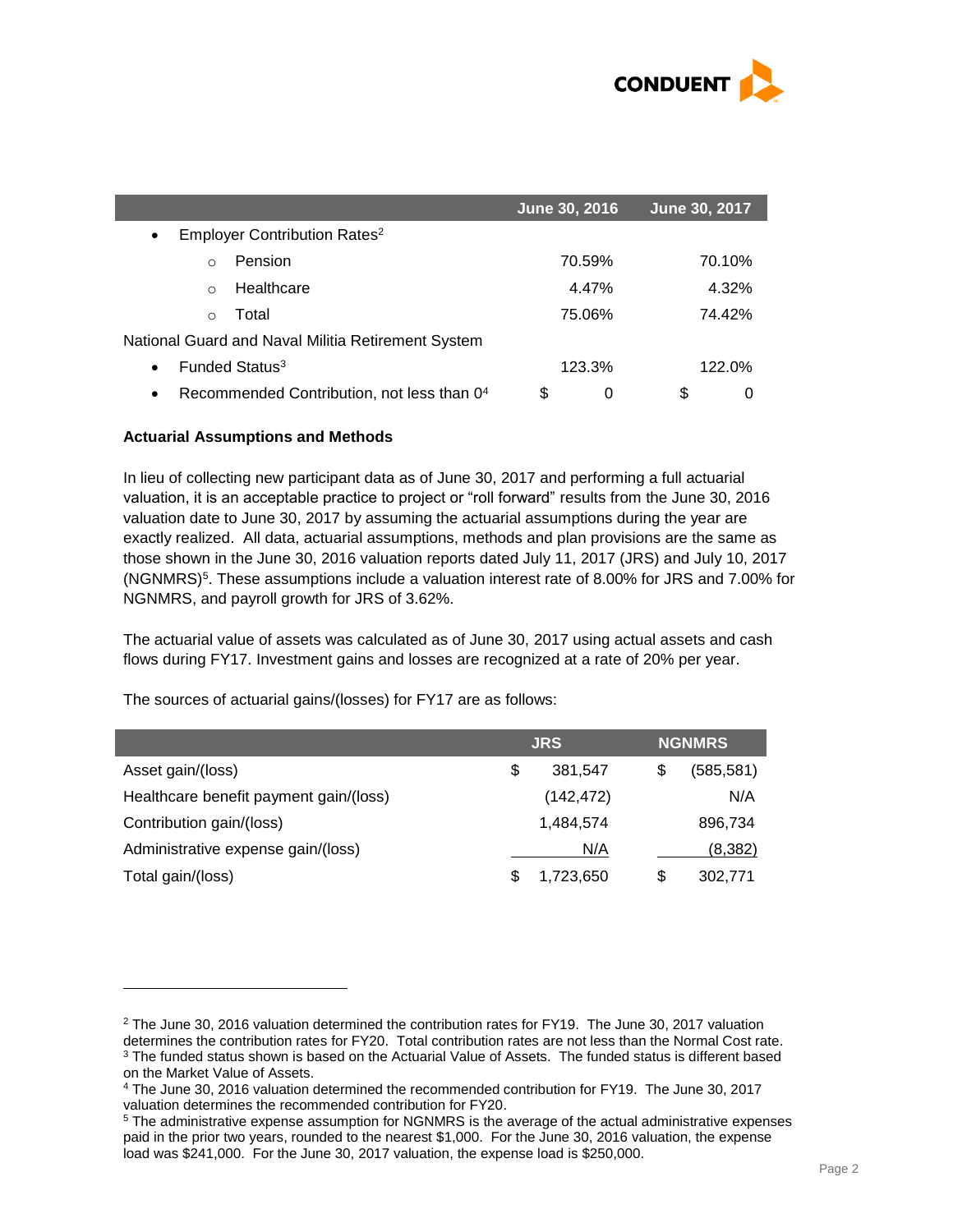

Net actuarial gains/losses have the effect of decreasing/increasing the unfunded actuarial accrued liability versus what was expected based on the previous valuation. These gains/losses decrease/increase the employer contributions as the amortization of the unfunded actuarial accrued liability decreases/increases.

The Board and staff of the State of Alaska may use this report for the review of the operations of JRS and NGNMRS. Use of this report, for any other purpose or by anyone other than the Board or staff of the State of Alaska may not be appropriate and may result in mistaken conclusions because of failure to understand applicable assumptions, methods or inapplicability of the report for that purpose. Because of the risk of misinterpretation of actuarial results, you should ask Conduent to review any statement you wish to make on the results contained in this report. Conduent will not accept any liability for any such statement made without review by Conduent.

Future actuarial measurements may differ from current measurements due to such factors as: plan experience differing from that anticipated by the economic and demographic assumptions, increases or decreases expected as part of the natural operation of the methodology used for these measurements, and changes in plan provisions or applicable law. An analysis of the potential range of such future differences is beyond the scope of these valuations.

In our opinion, the actuarial assumptions used are reasonable, taking into account the experience of each System and reasonable long-term expectations, and represent our best estimate of the long-term anticipated experience under each System.

This letter was prepared under our supervision and in accordance with all applicable Actuarial Standards of Practice. David Kershner and Scott Young are Fellows of the Society of Actuaries, Enrolled Actuaries and Members of the American Academy of Actuaries. We meet the Qualification Standards of the American Academy of Actuaries to render the actuarial opinions contained in this letter.

Please let us know if you have any questions or if you would like to discuss these results in more detail. David can be reached at 602-803-6174 and Scott can be reached at 216-682-7583.

Sincerely,

 $Q \cdot L K Q$ 

David J. Kershner, FSA, EA, MAAA, FCA Scott Young, FSA, EA, MAAA Principal Director

**Attachments** 

Scott Young

c: Mr. Kevin Worley, State of Alaska Mr. Bill Detweiler, Conduent HR Consulting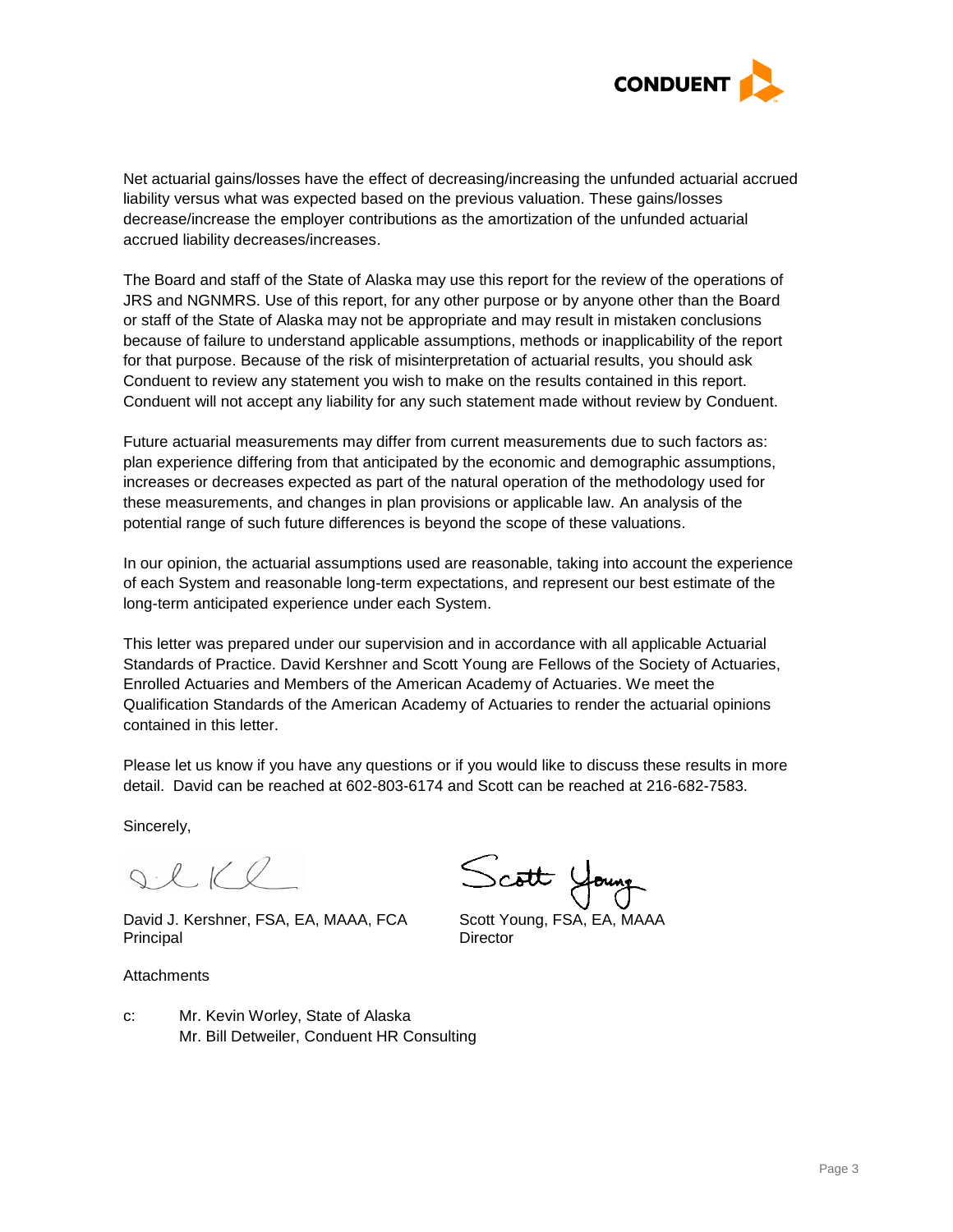

# **State of Alaska Judicial Retirement System**

|                                                                                  | June 30, 2016 |                |    | June 30, 2017  |  |
|----------------------------------------------------------------------------------|---------------|----------------|----|----------------|--|
| <b>Pension</b>                                                                   |               |                |    |                |  |
| <b>Actuarial Accrued Liability</b>                                               | \$            | 205,547,759    | \$ | 216,673,191    |  |
| Actuarial Value of Assets (AVA)                                                  | \$            | 152,888,596    | \$ | 165,875,722    |  |
| Unfunded Actuarial Accrued Liability                                             | \$            | 52,659,163     | \$ | 50,797,469     |  |
| Funded Ratio based on AVA                                                        |               | 74.4%          |    | 76.6%          |  |
| Market Value of Assets (MVA)                                                     | \$            | 144,818,899    | \$ | 164,032,760    |  |
| Funded Ratio based on MVA                                                        |               | 70.5%          |    | 75.7%          |  |
| <b>Normal Cost</b>                                                               | \$            | 6,226,617      | \$ | 6,452,021      |  |
| <b>Healthcare</b>                                                                |               |                |    |                |  |
| <b>Actuarial Accrued Liability</b>                                               | \$            | 15,731,490     | \$ | 16,874,200     |  |
| Actuarial Value of Assets (AVA)                                                  | \$            | 28,454,747     | \$ | 30,468,517     |  |
| Unfunded Actuarial Accrued Liability                                             | \$            | (12, 723, 257) | \$ | (13, 594, 317) |  |
| Funded Ratio based on AVA                                                        |               | 180.9%         |    | 180.6%         |  |
| Market Value of Assets (MVA)                                                     | \$            | 26,847,885     | \$ | 29,991,286     |  |
| Funded Ratio based on MVA                                                        |               | 170.7%         |    | 177.7%         |  |
| Normal Cost                                                                      | \$            | 630,428        | \$ | 630,428        |  |
| <b>Total</b>                                                                     |               |                |    |                |  |
| <b>Actuarial Accrued Liability</b>                                               | \$            | 221,279,249    | \$ | 233,547,391    |  |
| <b>Actuarial Value of Assets</b>                                                 | \$            | 181,343,343    | \$ | 196,344,239    |  |
| Unfunded Actuarial Accrued Liability                                             | \$            | 39,935,906     | \$ | 37,203,152     |  |
| Funded Ratio based on Actuarial Value of Assets                                  |               | 82.0%          |    | 84.1%          |  |
| <b>Market Value of Assets</b>                                                    | \$            | 171,666,784    | \$ | 194,024,046    |  |
| Funded Ratio based on Market Value of Assets                                     |               | 77.6%          |    | 83.1%          |  |
| <b>Normal Cost</b>                                                               | \$            | 6,857,045      | \$ | 7,082,449      |  |
| <b>Pension Contribution Rate</b>                                                 |               |                |    |                |  |
| <b>Employer Normal Cost Rate</b><br>$\overline{\phantom{0}}$                     |               | 38.14%         |    | 38.14%         |  |
| Past Service Cost Rate<br>$\qquad \qquad -$                                      |               | 32.45%         |    | 31.96%         |  |
| Total Employer Contribution Rate, not less than Normal Cost<br>$\qquad \qquad -$ |               | 70.59%         |    | 70.10%         |  |
| <b>Healthcare Contribution Rate</b>                                              |               |                |    |                |  |
| <b>Employer Normal Cost Rate</b>                                                 |               | 4.47%          |    | 4.32%          |  |
| Past Service Cost Rate                                                           |               | (4.82)%        |    | (5.07)%        |  |
| Total Employer Contribution Rate, not less than Normal Cost                      |               | 4.47%          |    | 4.32%          |  |
| <b>Total Contribution Rate</b>                                                   |               |                |    |                |  |
| <b>Employer Normal Cost Rate</b>                                                 |               | 42.61%         |    | 42.46%         |  |
| Past Service Cost Rate                                                           |               | 32.45%         |    | 31.96%         |  |
| Total Employer Contribution Rate, not less than Normal Cost                      |               | 75.06%         |    | 74.42%         |  |